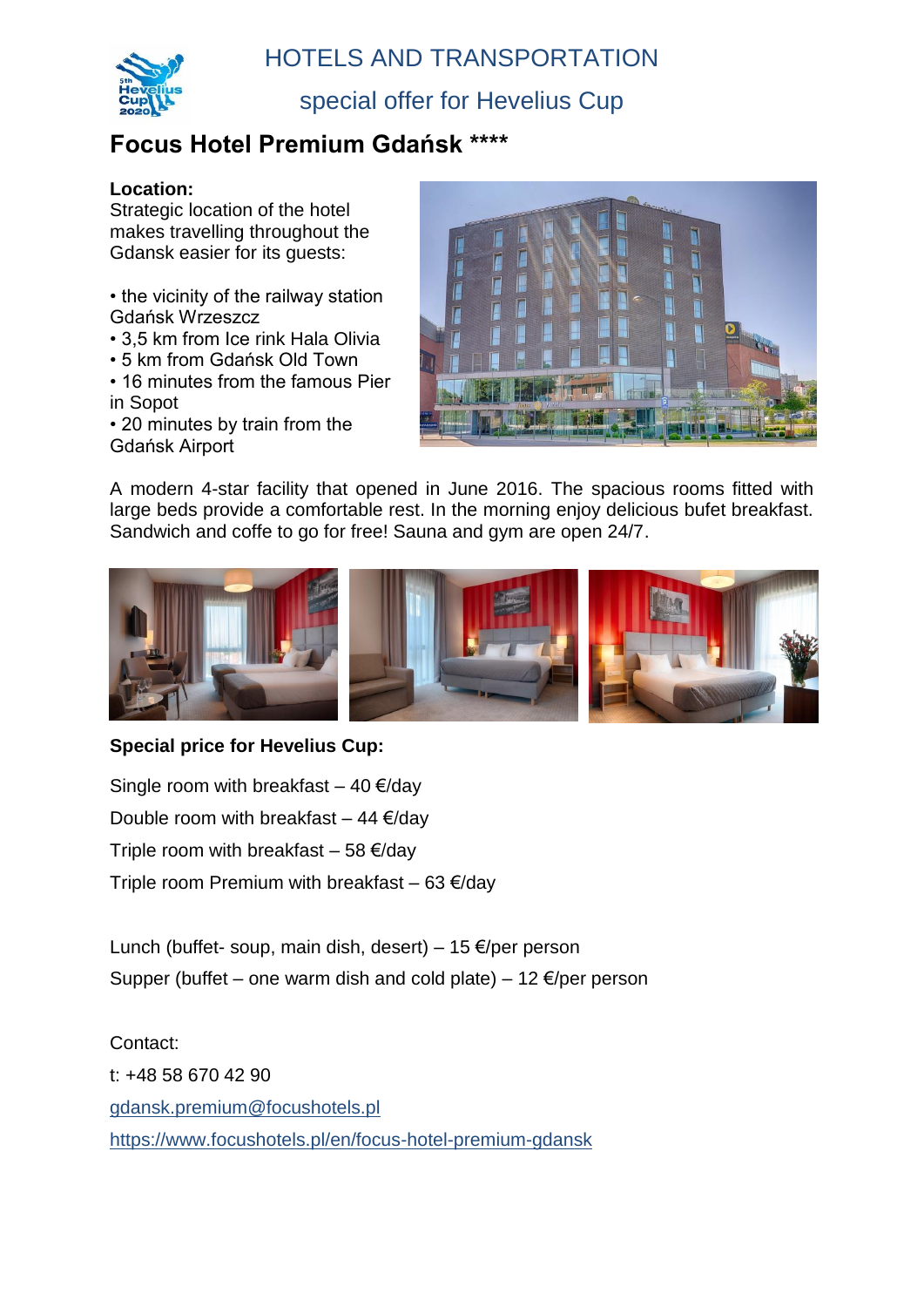

special offer for Hevelius Cup

# **Hampton by Hilton Gdansk Oliwa\*\*\***

### **Location:**

- the vicinity of the railway station Gdańsk Oliwa
- 0,9 km from Ice rink Hala Olivia
- 7 km from Gdańsk Old Town
- 10 minutes from the famous Pier in Sopot

• 30 minutes by train from the Gdańsk Airport



Hampton by Hilton Gdansk Oliwa offers close proximity to the city's business center and is easily accessible by car and public transport. A train station is located close by taking you to the historic landmarks of Gdansk city center and the nearby resort cities of Sopot and Gdynia.

Feel at home in your guest room with such amenities as free WiFi, a comfy bed, work desk with ergonomic chair, a 40-inch HDTV and an alarm clock radio. With our 24 hour fitness center equipped with cardio machines and free weights it is easy to keep up your exercise routine during your stay.



#### **Special price for Hevelius Cup:**

Single room with breakfast – 56  $\epsilon$ /day Double room with breakfast – 66  $\epsilon$ /day Triple room with breakfast – 76  $\epsilon$ /day Lunch – 20  $\epsilon$ /per person

### Contact:

t: +48 58 717 81 00

[GDNPO\\_Hampton@hilton.com](mailto:GDNPO_Hampton@hilton.com)

[https://hamptoninn3.hilton.com/en/hotels/poland/hampton-by-hilton-gdansk-oliwa-](https://hamptoninn3.hilton.com/en/hotels/poland/hampton-by-hilton-gdansk-oliwa-GDNPOHX/accommodations/rooms.html)[GDNPOHX/accommodations/rooms.html](https://hamptoninn3.hilton.com/en/hotels/poland/hampton-by-hilton-gdansk-oliwa-GDNPOHX/accommodations/rooms.html)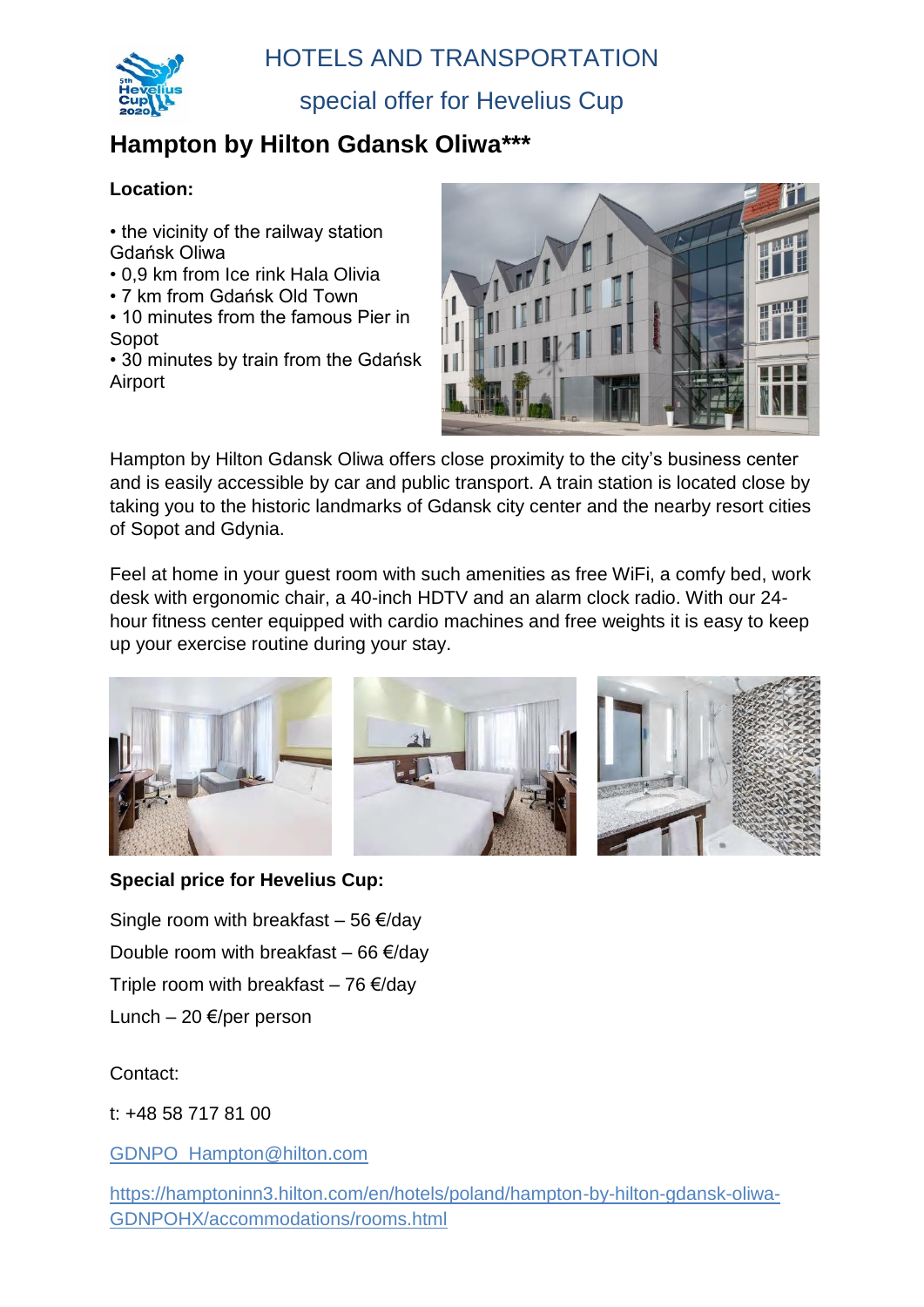

HOTELS AND TRANSPORTATION

special offer for Hevelius Cup

### **Equus Sopot Apartments**

A modern apartment building, completed in 2019. Each luxuriously equipped with a living room, a spacious kitchenette and at least one bedroom, with a comfortable bed.

#### **Location:**

Our apartment building is located on the border of Sopot and Gdansk. It is location in the centre of the Tricity helps our Guests to move freely in any direction:

- close to Sopot Wyscigi railway station
- 10 minutes of a free walk to the sea
- 8 minutes on foot to the Hippodrome in Sopot and Ergo Arena
- 5 km to Hall Olivia in Gdansk
- 25 minutes from the Gdańsk Airport



**Special price for Hevelius Cup:**

| <b>TYPE OF</b><br><b>APARTMENT</b> | <b>NUMBER OF</b><br><b>APARTMENTS IN</b><br>THE BUILDING | <b>NUMBER OF</b><br><b>PERSONS</b><br>(MAXIMUM) | <b>LOCATION IN</b><br>THE BUILDING | <b>NUMBER OF ROOMS</b>                                                          | <b>EXTRA SPACE</b>                | <b>EXTRA SPACE</b>                   | PRICE FOR<br><b>APARTMENT</b><br>(IN EUROS<br>PER DAY) |
|------------------------------------|----------------------------------------------------------|-------------------------------------------------|------------------------------------|---------------------------------------------------------------------------------|-----------------------------------|--------------------------------------|--------------------------------------------------------|
| Comfort                            | 3                                                        | 4                                               | ground floor                       | room with kitchenette (2 pers.<br>folding $sofa$ ) + 1 badroom<br>(double bed)  | garden                            | qarden                               | 120,00                                                 |
| <b>Comfort Plus</b>                | 6                                                        | 4                                               | ground, 1st & 2nd<br>floor         | room with kitchenette (2 pers.<br>folding $sofa$ ) + 1 badroom<br>(double bed)  | balcony                           | balcony                              | 120,00                                                 |
| <b>Delux</b>                       |                                                          | 6                                               | 1st floor                          | room with kitchenette (2 pers.<br>folding $sofa$ ) + 2 badrooms<br>(double bed) | balcony                           | balcony                              | 180,00                                                 |
| Superior                           |                                                          | 6                                               | 2nd floor $+$<br>mezzanine         | room with kitchenette (2 pers.<br>folding $sofa$ ) + 2 badrooms<br>(double bed) | roof terrace+<br>balcony + loggia | roof terrace+<br>balcony +<br>loggia | 180,00                                                 |
| <b>Superior Plus</b>               |                                                          | 8                                               | 2nd floor $+$<br>mezzanine         | room with kitchenette (2 pers.<br>folding $sofa$ ) + 3 badrooms<br>(double bed) | roof terrace+<br>balcony + loggia | roof terrace+<br>balcony +<br>loggia | 240,00                                                 |

Contact:

T: +48 506 464 586

[biuro@equussopot.pl](mailto:biuro@equussopot.pl)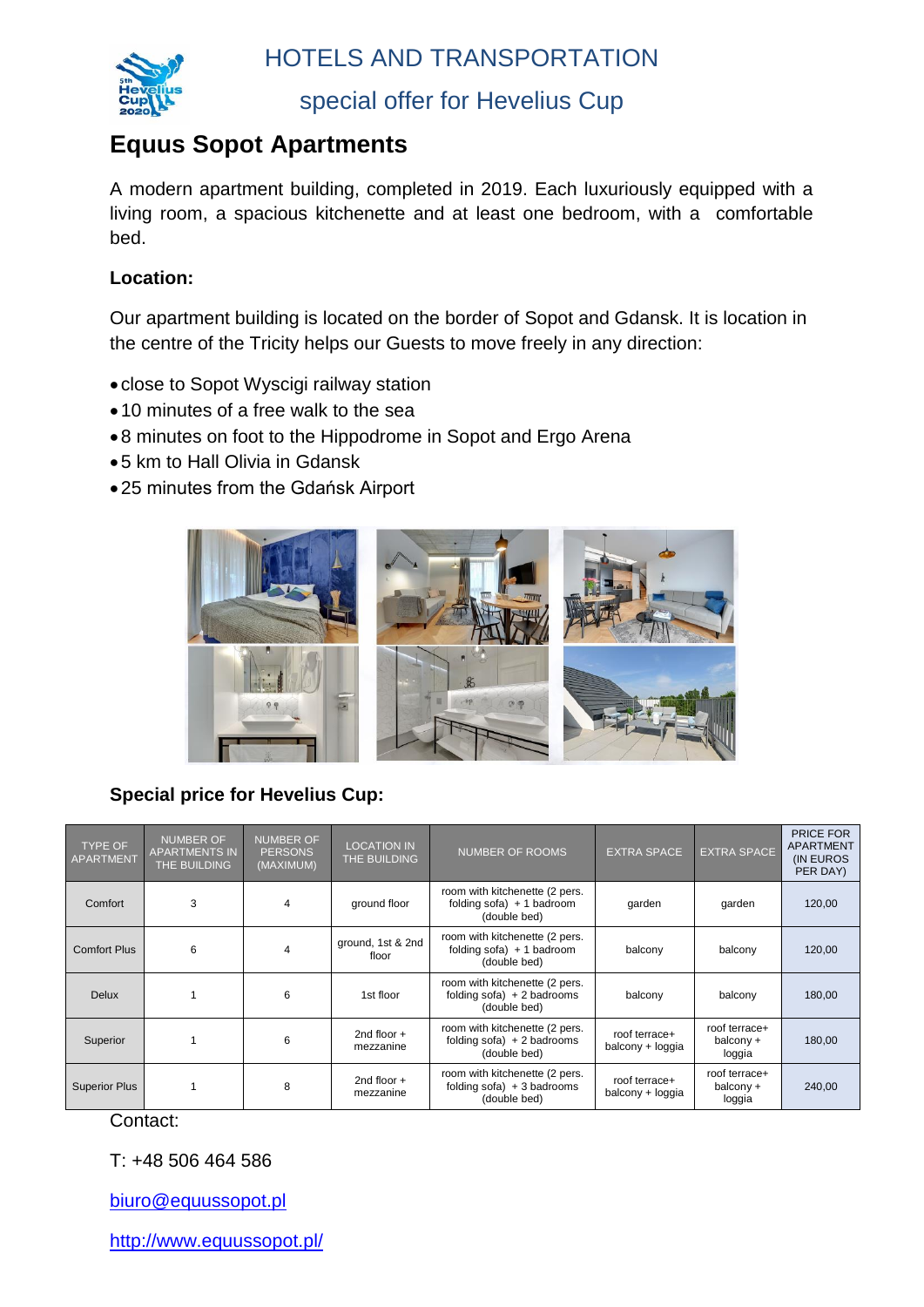

### HOTELS AND TRANSPORTATION

### special offer for Hevelius Cup

## **Hotel Olivia\*\***



#### **Location:**

•Hotel is a part of building on Ice rink Hala Olivia

- the vicinity of the railway station Gdańsk Przymorze
- 7 km from Gdańsk Old Town
- 10 minutes from the famous Pier in Sopot

• 30 minutes by train from the Gdańsk Airport

Hotel is a part of building Ice rink Hala Olivia. All rooms have LCD TV.



### **Special price for Hevelius Cup:**

Double room with full board (breakfast, lunch, supper) – 40  $\epsilon$ /day per person\* \*price is for negotiation

Contact:

T: +48 58 343 31 00

[recepcja@hotelolivia.org.pl](mailto:recepcja@hotelolivia.org.pl)

<http://hotelolivia.org.pl/>